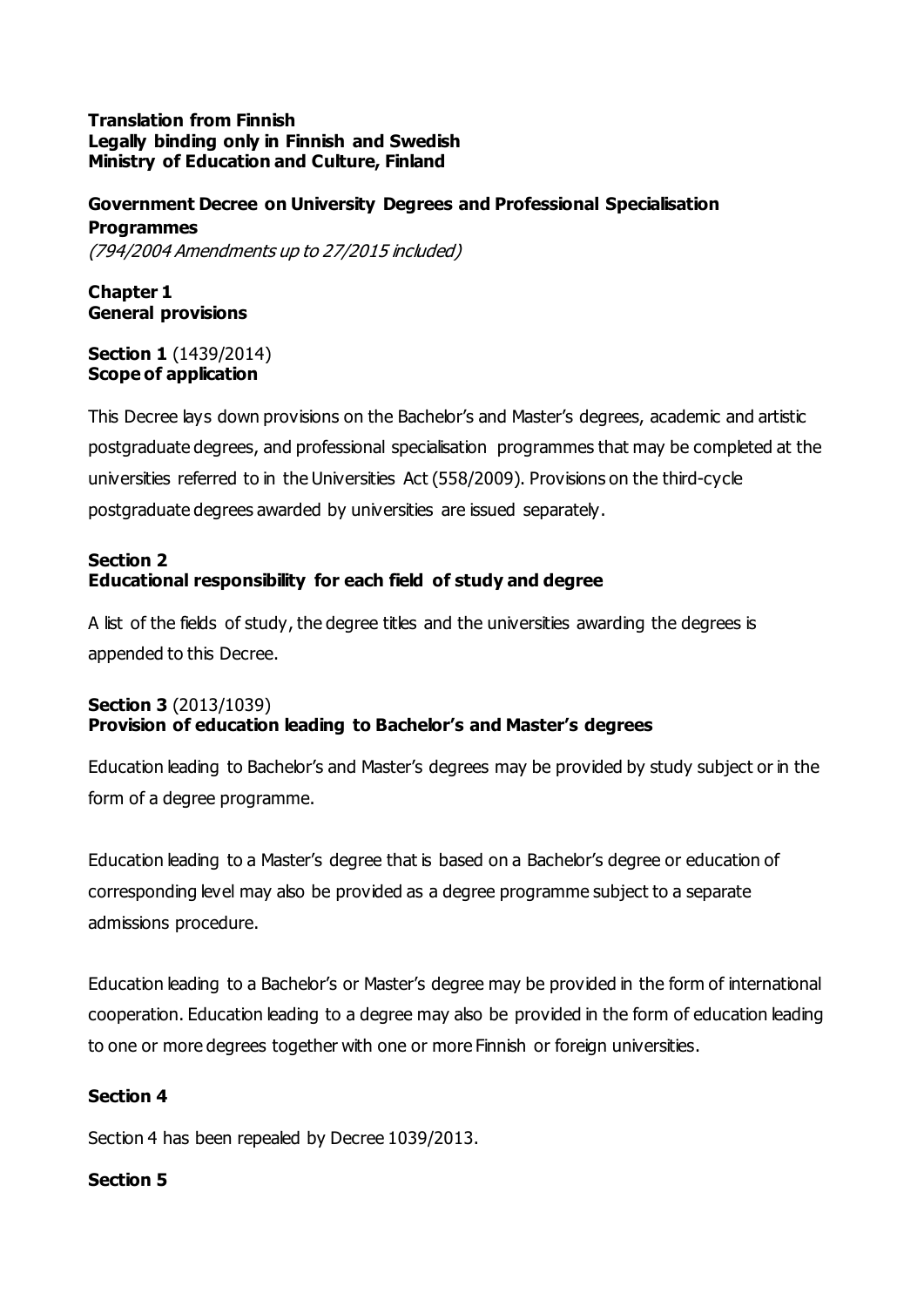## **Units of scope of studies**

Credits are used as the units of scope for the studies . Study units are quantified according to the required workload. The average work input of 1,600 hours required for completing one academic year of studies corresponds to 60 credits.

#### **Section 6 Language proficiency**

Student shall demonstrate attainment of the following standards in the studies included in the programme for a Bachelor's or Master's degree, or in some other manner:

1) the proficiency in Finnish and Swedish language that is required of central government staff in bilingual public organisations under subsection 1 of section 6 of the Act on the Knowledge of Languages Required of Personnel in Public Bodies (424/2003) and that is necessary for their own field; and

2) proficiency in at least one foreign language that enables students to monitor progress in their own field and operate in an international setting.

The provisions of subsection 1 do not apply to a student whose school education was conducted in a language other than Finnish or Swedish, or to a student whose school education took place abroad. The universities shall determine the language proficiency of such students.

Universities may either wholly or partly exempt a student from the language proficiency requirements laid down in subsection 1 where there are special reasons for doing so.

#### **Chapter 2 Bachelor's degree**

## **Section 7** (2013/1039) **Objectives of education leading to a Bachelor's degree**

The objective of education leading to a Bachelor's degree is for the graduate to have:

1) a grasp of the basics of the major and minor subjects or equivalent educational programme included in the degree, or of the studies included in the degree programme, and the capabilities to monitor progress in the field;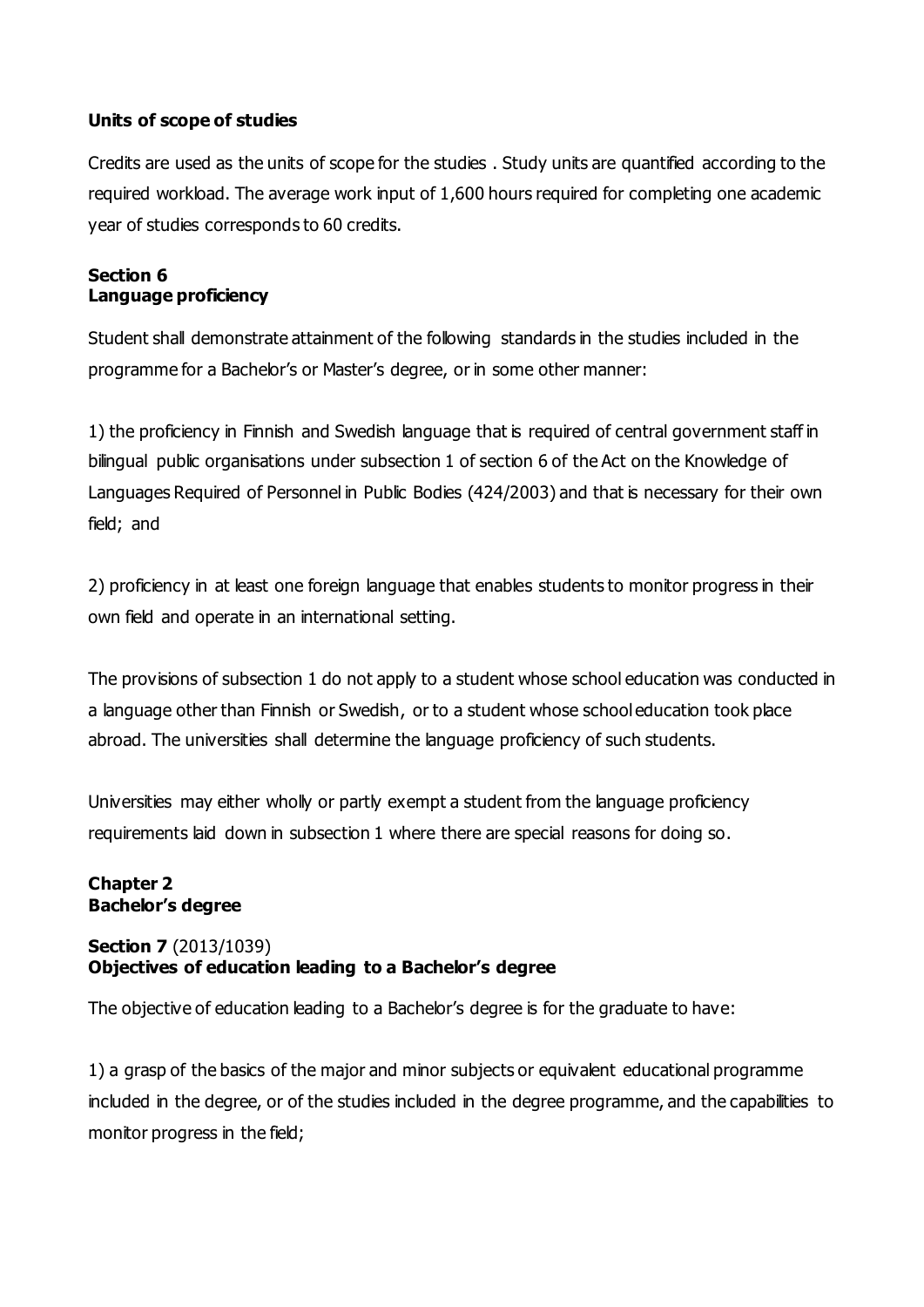2) the knowledge and skills for academic thinking and working methods, or the knowledge and skills required for artistic work;

3) the capabilities for studies leading to a Master's degree and for lifelong learning;

4) the capabilities for applying acquired knowledge when working in positions and international collaboration in the graduate's own field;

5) adequate communicative and language proficiency for duties in the graduate's own field, and for international operations and collaboration.

The education is based on academic research or artistic activity, and on professional practices in the field.

# **Section 8 Scope of studies required for a Bachelor's degree**

The scope of studies required for a Bachelor's degree is 180 credits, unless otherwise provided below. Universities shall arrange the education in such a way that students can complete the degree in three academic years of full-time study.

The scope of studies required for the degree of Bachelor of Fine Arts is 210 credits. Universities shall arrange the education in such a way that students can complete the degree in three and a half academic years of full-time study.

#### **Section 9** (2013/1039) **Structure of a Bachelor's degree**

The studies leading to a Bachelor's degree may include:

- 1) core and intermediate studies;
- 2) communication and language studies;
- 3) interdisciplinary study modules;
- 4) other studies;
- 5) practical training for professional development.

The degree of Bachelor of Science in Pharmacy includes a compulsory internship. The minimum scope of core studies in the subject or an equivalent module is 25 credits. Together with core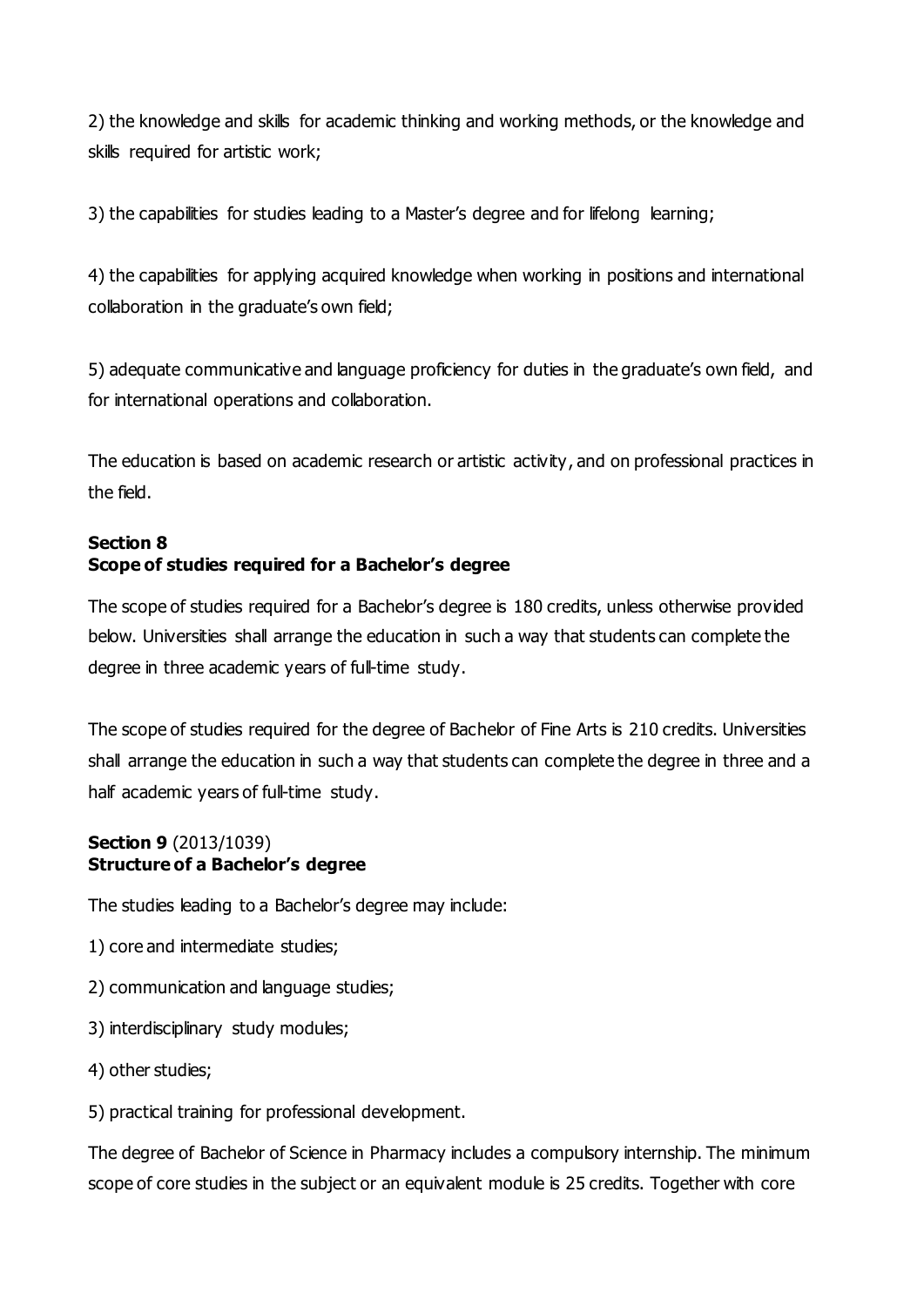studies, the minimum scope of intermediate studies in the subject or an equivalent module is 60 credits. The intermediate studies in the major subject or an equivalent module or degree programme include a thesis of a minimum of six and a maximum of ten credits.

# **Section 10 Completion of a Bachelor's degree**

To be awarded a Bachelor's degree, the student shall complete at least core and intermediate studies in the major subject or an equivalent module or degree programme, together with language and communication studies.

The student shall demonstrate attainment of the assigned objectives of the degree, the studies and the thesis, and the language proficiency referred to in section 6. The student shall write a maturity essay demonstrating conversance with the topic of the thesis and proficiency in either the Finnish or Swedish language.

Where a student is not required to possess the language proficiency referred to in subsection 1 of section 6, the university separately determines the language of the maturity essay.

# **Section 11**

Section 11 was repealed by Decree 1439/2014.

## **Chapter 3 Master's degree**

#### **Section 12** (2013/1039) **Objectives of education leading to a Master's degree**

The objective of education leading to a Master's degree is for the graduate to have:

1) a good grasp of the major subject or equivalent module, and a good grasp of the basics of the minor subjects or a good grasp of the advanced studies included in the degree programme;

2) the knowledge and skills for applying academic knowledge and working methods, or the knowledge and skills for independent and demanding artistic work;

3) the knowledge and skills for discharging demanding specialist and development duties and international collaboration when working in the graduate's own field;

4) the knowledge and skills for academic or artistic postgraduate studies and lifelong learning;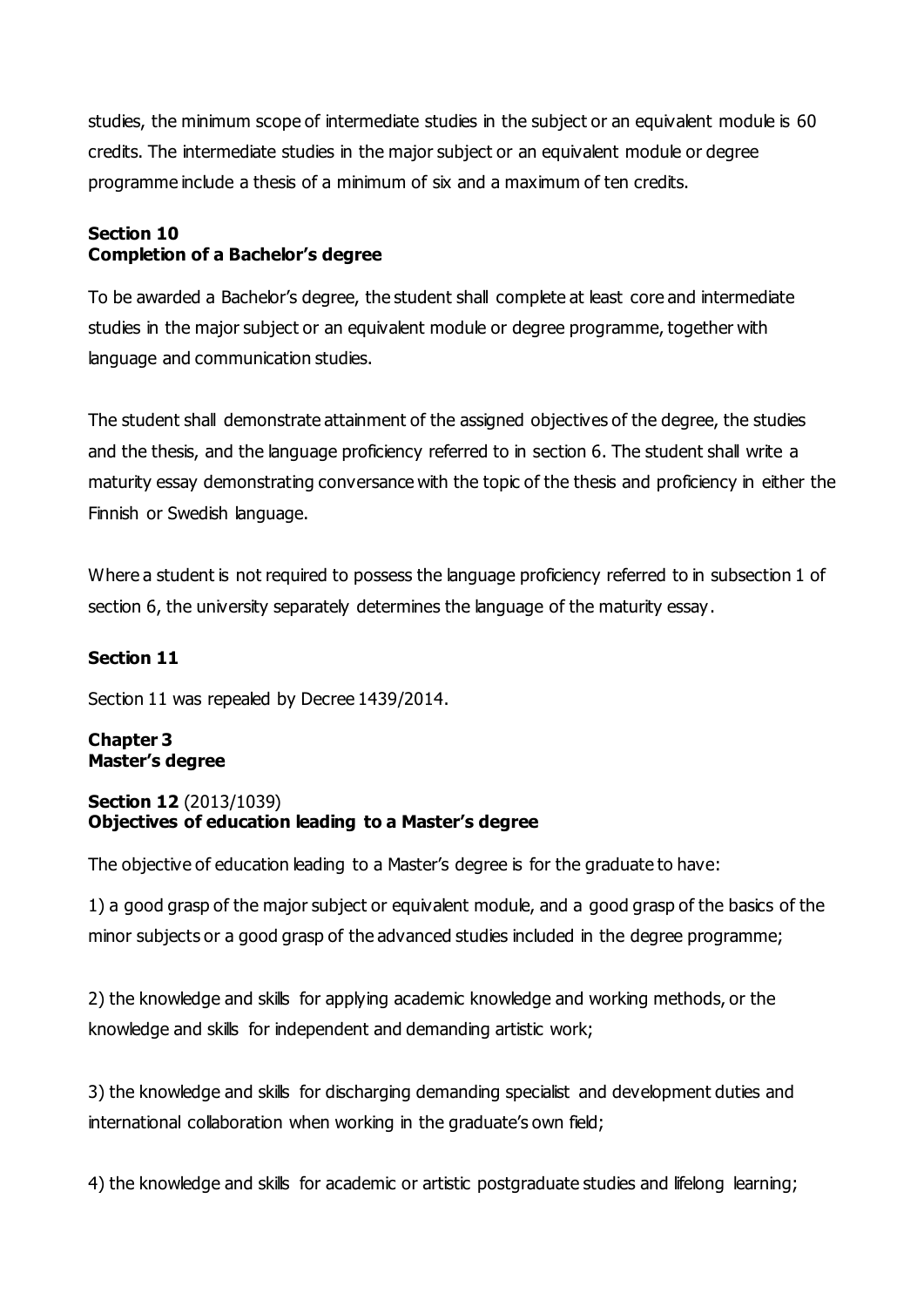5) good communicative and language proficiency for duties in the graduate's own field, and for international operations and collaboration.

The education is based on academic research or artistic activity, and on professional practices in the field.

## **Section 13** (2013/1039) **Scope of studies required for a Master's degree**

The scope of studies required for a Master's degree is 120 credits, unless otherwise provided in this section or in section 14. Universities shall arrange the education in such a way that students can complete the degree in two academic years of full-time study.

The scope of studies required for the degrees of Master of Arts (Psychology), Master of Music and Licentiate of Odontology is 150 credits.

Universities shall arrange the education in such a way that students can complete the degree in two and a half academic years of full-time study.

The scope of studies required for the degrees of Licentiate of Veterinary Medicine and Licentiate of Medicine is 180 credits. Universities shall arrange the education in such a way that students can complete the degree in three academic years of full-time study.

#### **Section 14** (2011/351)

# **Arrangement and scope of education leading to a Master's degree in the fields of medicine and dentistry**

Universities may arrange education leading to a Master's degree in the fields of medicine and dentistry without including a Bachelor's degree in the education.

The scope of studies required for the degree of Licentiate of Medicine is 360 credits if the university arranges the education leading to the Master's degree in such a way that it does not include a Bachelor's degree. Universities shall arrange the education in such a way that students can complete the degree in six academic years of full-time study.

The scope of studies required for the degree of Licentiate of Dentistry is 330 credits if the university arranges the education leading to the Master's degree in such a way that it does not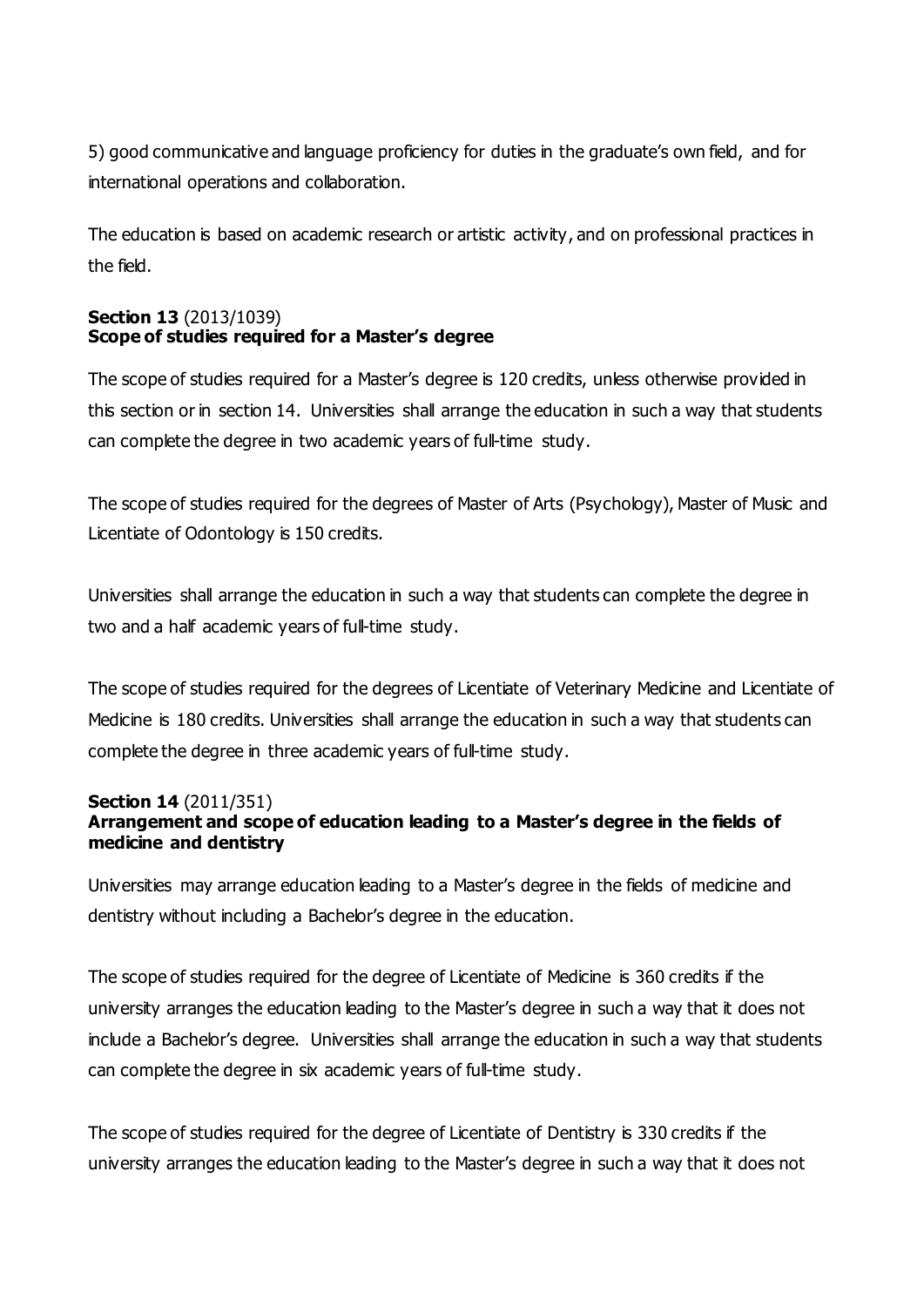include a Bachelor's degree. Universities shall arrange the education in such a way that students can complete the degree in five and a half academic years of full-time study.

#### **Section 15** (2013/1039) **Structure of a Master's degree**

The studies leading to a Master's degree may include:

- 1) core and intermediate studies and advanced studies;
- 2) communication and language studies;
- 3) interdisciplinary study modules;
- 4) other studies;
- 5) an internship to develop expertise.

A compulsory internship forms part of studies for the degrees of Licentiate of Medicine, Licentiate of Dentistry and Licentiate of Veterinary Medicine, of education in social work forming part of a degree in the field of social sciences, of the degree of Master of Science in Pharmacy, and of the degree of Master of Science in Psychology.

Core studies and intermediate studies have the minimum scopes referred to in subsection 3 of section 9. The minimum scope of advanced studies is 60 credits. The advanced studies in the major subject or an equivalent module or degree programme include a thesis of a minimum of 20 and a maximum of 40 credits.

#### **Section 16 Completion of a Master's degree**

To be awarded a Master's degree, the student shall complete at least advanced studies in the major subject or an equivalent module, or the advanced studies of a degree programme, and any internship supervised by the university that may be included in the degree. The student shall also complete adequate minor subject studies, unless these have been completed in education leading to a Bachelor's degree.

The student shall demonstrate attainment of the assigned objectives of the degree, the studies and the thesis, and the language proficiency referred to in section 6. The student shall write a maturity essay demonstrating conversance with the topic of the thesis, and proficiency in either the Finnish or Swedish language.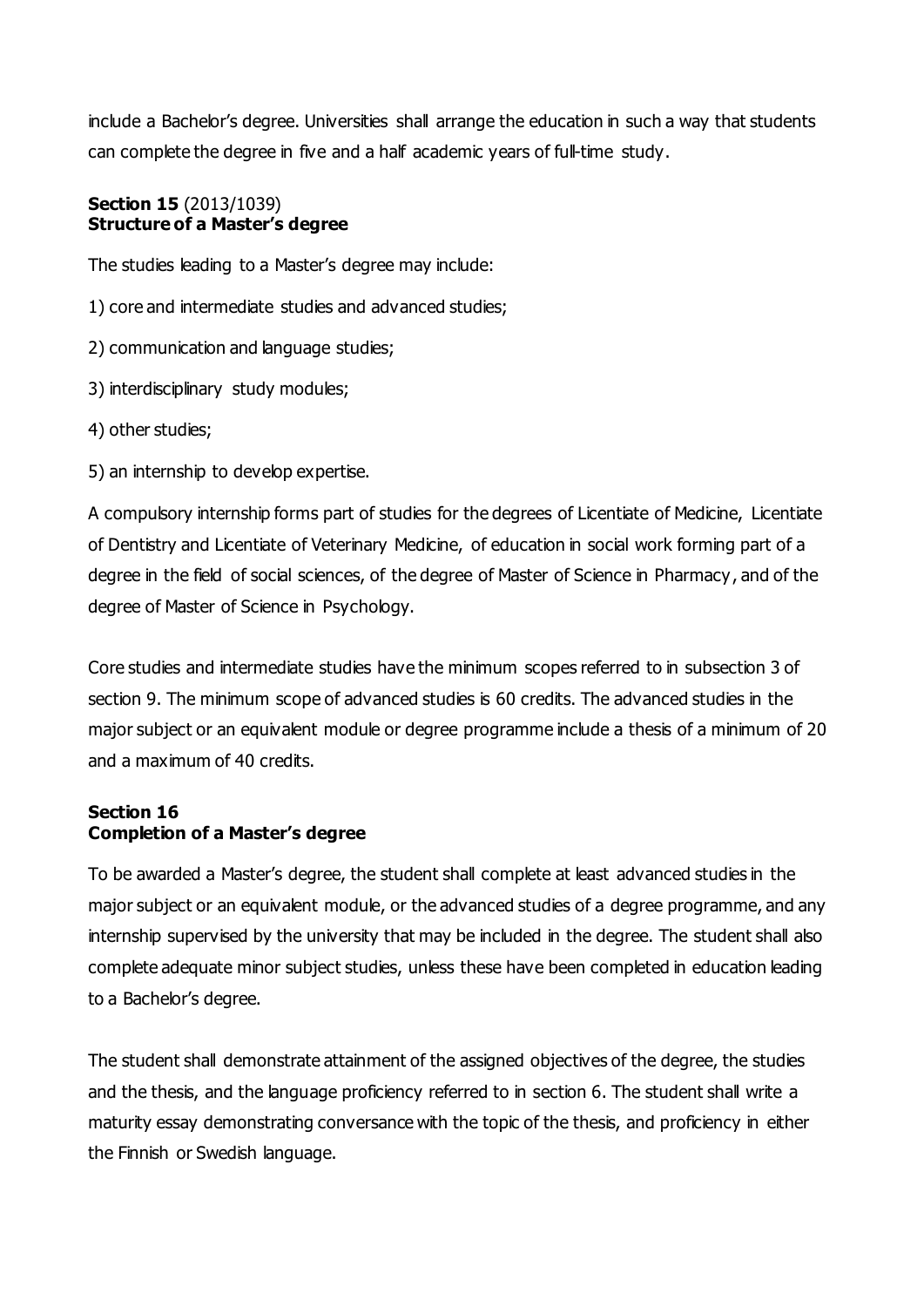The student shall not be required to demonstrate proficiency in the Finnish or Swedish language in a maturity essay submitted for a Master's degree completed in the same language if the student has demonstrated the said language proficiency in a maturity essay submitted for a Bachelor's degree.

Where a student is not required to possess the language proficiency referred to in subsection 1 of section 6, the university separately determines the language of the maturity essay.

## **Section 17** (2009/1136) **Compliance with European Community legislation**

The arrangement of education leading to the degrees of Licentiate of Veterinary Medicine, Licentiate of Dentistry and Licentiate of Medicine, the degree of Master of Science in Pharmacy and the degree of Master of Science in Architecture, and of the education leading to the Bachelor's degrees on which these Master's degrees are based, shall comply with European Community legislation concerning the minimum level of education.

## **Chapter 4 Provisions on teacher education**

#### **Section 18** (2013/1039) **Objectives of teacher education**

A special objective of teacher education arranged in universities is for the graduate to be capable of working independently as a teacher, instructor and educator.

## **Section 19 Teacher education studies**

Teacher education comprises:

1) studies conferring professional competence for positions in early childhood education and care and pre-primary education;

2) multidisciplinary studies in the subjects and cross-curricular themes taught in basic education, conferring professional competence for teaching the common core subjects included in the basic education syllabus under section 11 of the Basic Education Act (628/1998);

3) studies conferring professional competence for positions in special needs education;

4) studies conferring professional competence for positions in student guidance and study guidance;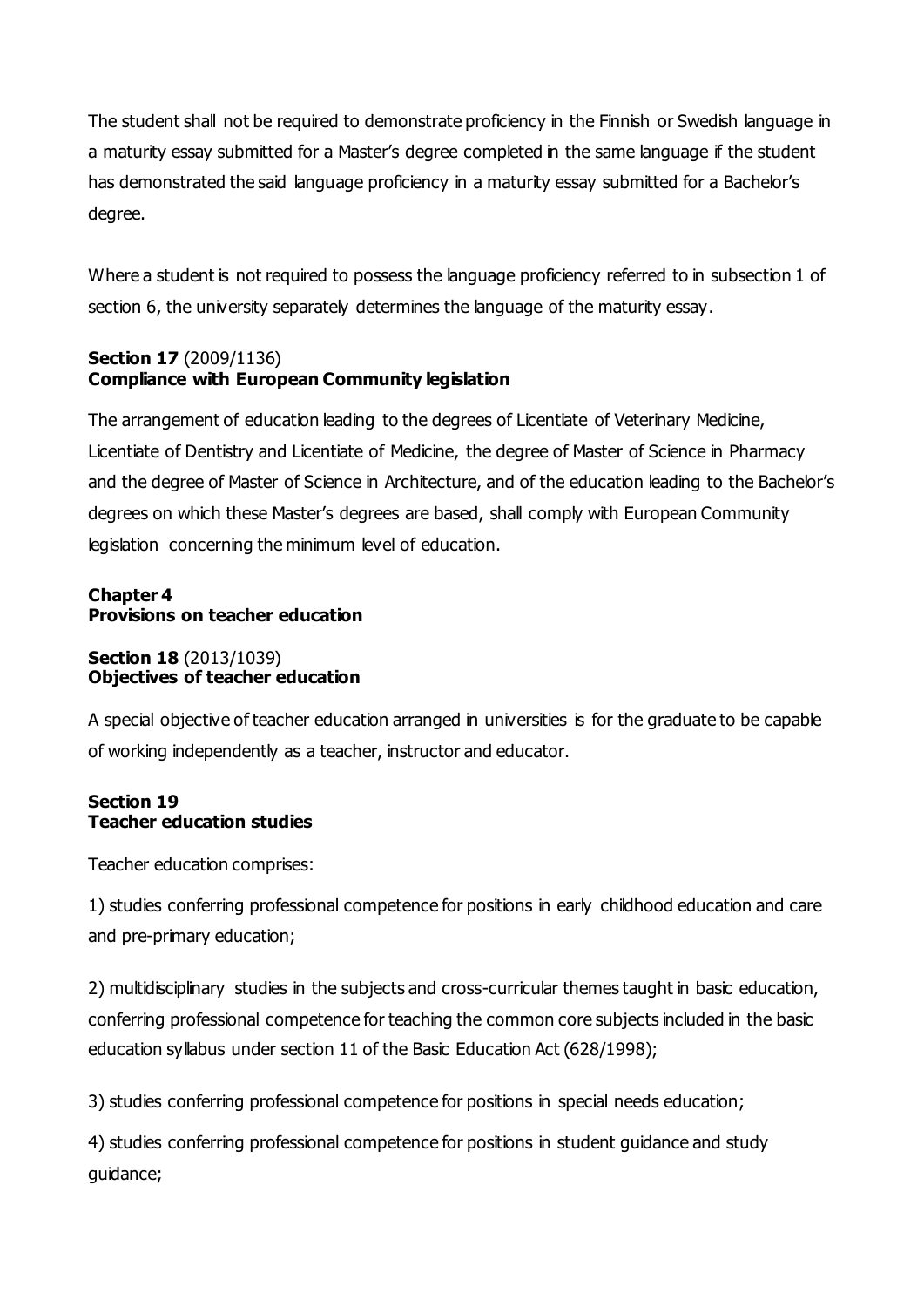5) pedagogical teacher education studies, which are didactically-oriented studies in educational science including guided teaching practice, and allow specialisation particularly in basic education, general upper secondary education, vocational education and training, or adult education duties; and

6) studies in the teaching subject of subject teacher education, which are studies furthering mastery of a subject included in basic education, general upper secondary education or other education.

The minimum scope of the studies referred to in paragraphs 1–5 of subsection 1 is 60 credits, arranged by universities with an educational responsibility in educational science. The teaching practice referred to in paragraph 5 of the said subsection shall be completed in a teacher training school, in another educational institution approved by the university , or in some other manner approved by the university.

The studies in the teaching subject for subject teacher education referred to in paragraph 6 of subsection 1 above are core, intermediate and advanced studies in the major subject or in an equivalent module included in the Master's degree, and core and intermediate studies in another subject or in an equivalent module.

#### **Section 20 Structure of teacher education**

Education leading to the degree of Master of Arts (Education) may include the class teacher education, special needs teacher education and guidance counsellor education referred to in subsection 1 of section 19. Part of the studies involved in this education may be completed in studies leading to the Bachelor's degree that forms the basis for the Master's degree. Education leading to the degree of Bachelor of Arts (Education) may include kindergarten teacher education.

Kindergarten teacher education includes the studies referred to in subsection 1 of section 19 conferring professional competence for positions in early childhood education and care and for pre-primary education; class teacher education includes multidisciplinary studies in the teaching subjects and cross-curricular themes taught in basic education; special needs teacher education includes studies conferring professional competence for special needs education, and guidance counsellor education includes studies conferring professional competence for student guidance and study guidance. The pedagogical teacher education studies referred to in the same subsection are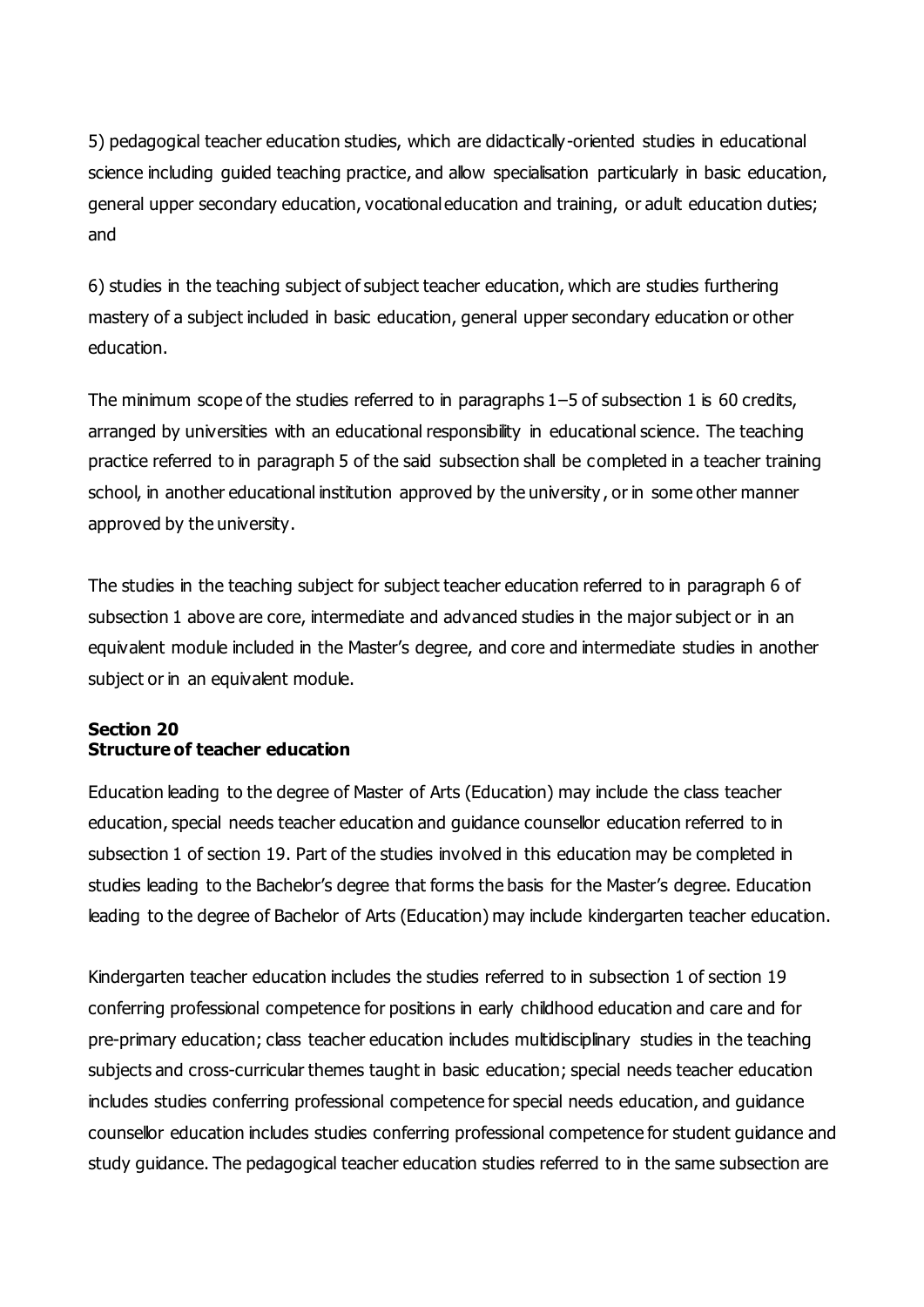included in all of the teacher education forms listed above, with the exception of kindergarten teacher education.

In addition to inclusion in the degrees of Bachelor of Arts (Education) and Master of Arts (Education), the teacher education studies referred to in subsection 2 may also be incorporated into other applicable Bachelor's and Master's degrees, or may also be completed separately as non-degree studies after graduation.

Education leading to a Master's degree may include subject teacher education, including the studies in one or two teaching subjects referred to in subsection 1 of section 19, and the pedagogical studies of a teacher. The studies may be completed either as part of a degree or separately. Part of the studies involved in subject teacher education may be completed in education leading to the Bachelor's degree that forms the basis for the Master's degree.

## **Chapter 4a** (2014/1439) **Professional specialisation programmes**

#### **Section 20a** (2014/1439) **Objectives of professional specialisation programmes and demonstration of competence**

The objective of professional specialisation programmes arranged in universities is for the student, based on educational background and work experience:

1) to be able to serve in demanding specialist functions in a field of work specified in an agreement procedure under subsection 3 of section 7b of the Universities Act (558/2009);

2) to command the academic professional expertise required for a specialist role and its links to the operating environment;

3) to be capable of analysing, assessing and developing the professional practices of the student's field of specialisation, applying academic research findings or the methods of artistic activity;

4) to be able to serve in organisations and networks as a specialist in the student's own field of specialisation.

Expertise is demonstrated in the manner specified in the agreement procedure laid down in subsection 3 of section 7b of the Universities Act (558/2009).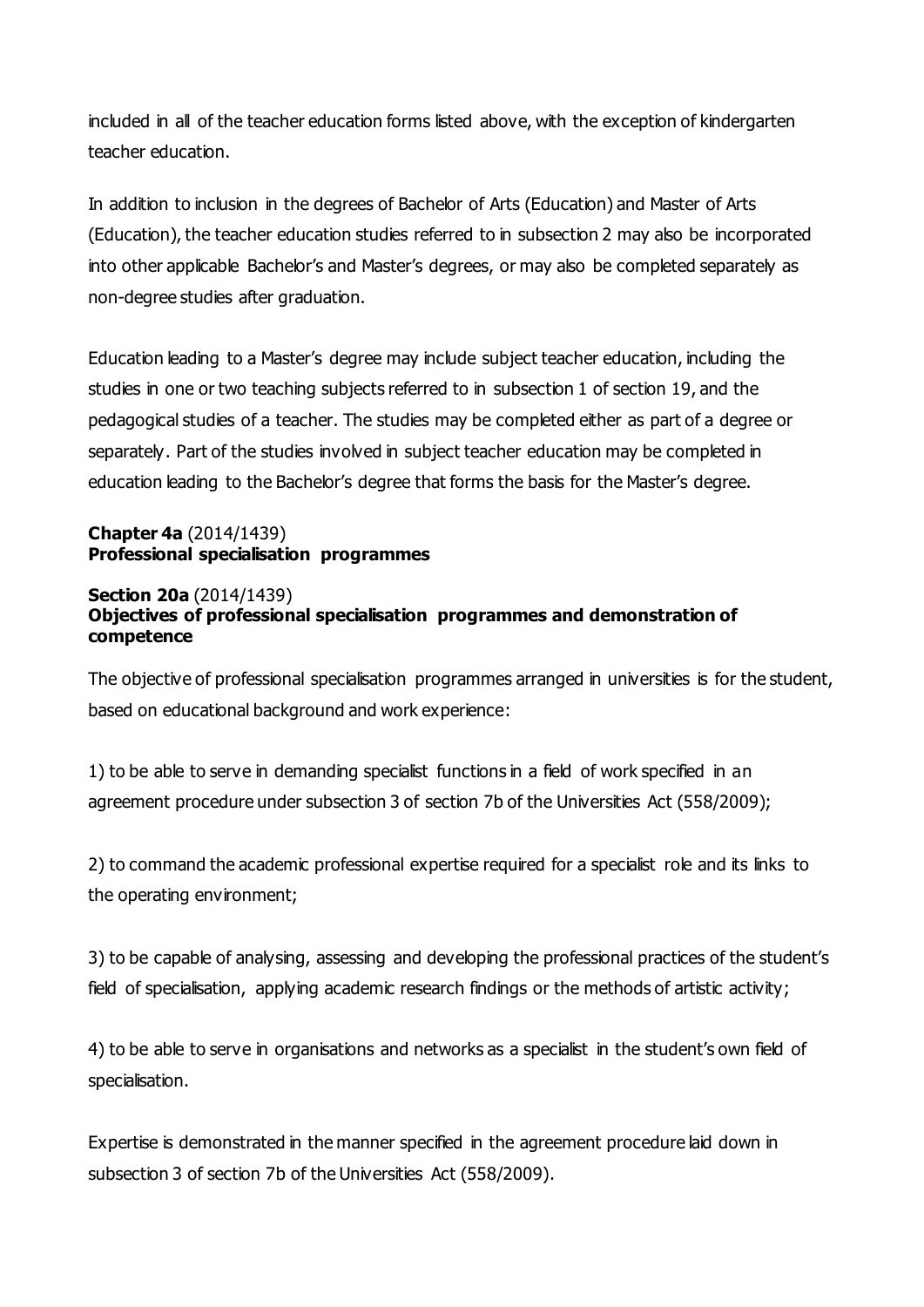#### **Section 20b** (2014/1439) **Scope of professional specialisation programmes**

The minimum scope of professional specialisation programmes is 30 credits.

#### **Section 20c** (2014/1439) **Agreement on professional specialisation programmes**

An agreement of the kind referred to in subsection 3 of section 7b of the Universities Act (558/2009) may be contracted on condition that the parties to the agreement comprise a majority of the universities with the educational responsibility specified in the annex to this Decree in the field of education in which the professional specialisation programmes are to be arranged.

With respect to music education, the parties to the agreement shall nevertheless comprise a majority of the universities to which educational responsibility for music education has been assigned in this Decree or in a Decree of the Ministry of Education and Culture issued pursuant to subsection 3 of section 7 of the Universities Act (558/ 2009).

The parties representing the world of work and the manner in which their representatives have participated in the agreement procedure shall be recorded in the agreement.

An agreement on a professional specialisation programme shall at least specify the name of the programme to be arranged, its scope, objectives, and target group, and the demonstration of student expertise. A university may also join an agreement on a professional specialisation programme after the agreement has been concluded. The original parties to the agreement shall be required to accept as parties to the agreement all universities to which educational responsibility for the field in which the professional specialisation programme is arranged has been assigned in this Decree or in a Decree of the Ministry of Education and Culture issued pursuant to subsection 3 of section 7 of the Universities Act (558/2009). Parties join an agreement by signing the original agreement document.

#### **Section 20d** (2014/1439) **Arrangement of professional specialisation programmes**

Universities may arrange professional specialisation programmes in accordance with their educational responsibilities. It shall be a condition of arranging a professional specialisation programme that the university is a party to an agreement referred to in section 20c.

**Section 20e** (2014/1439)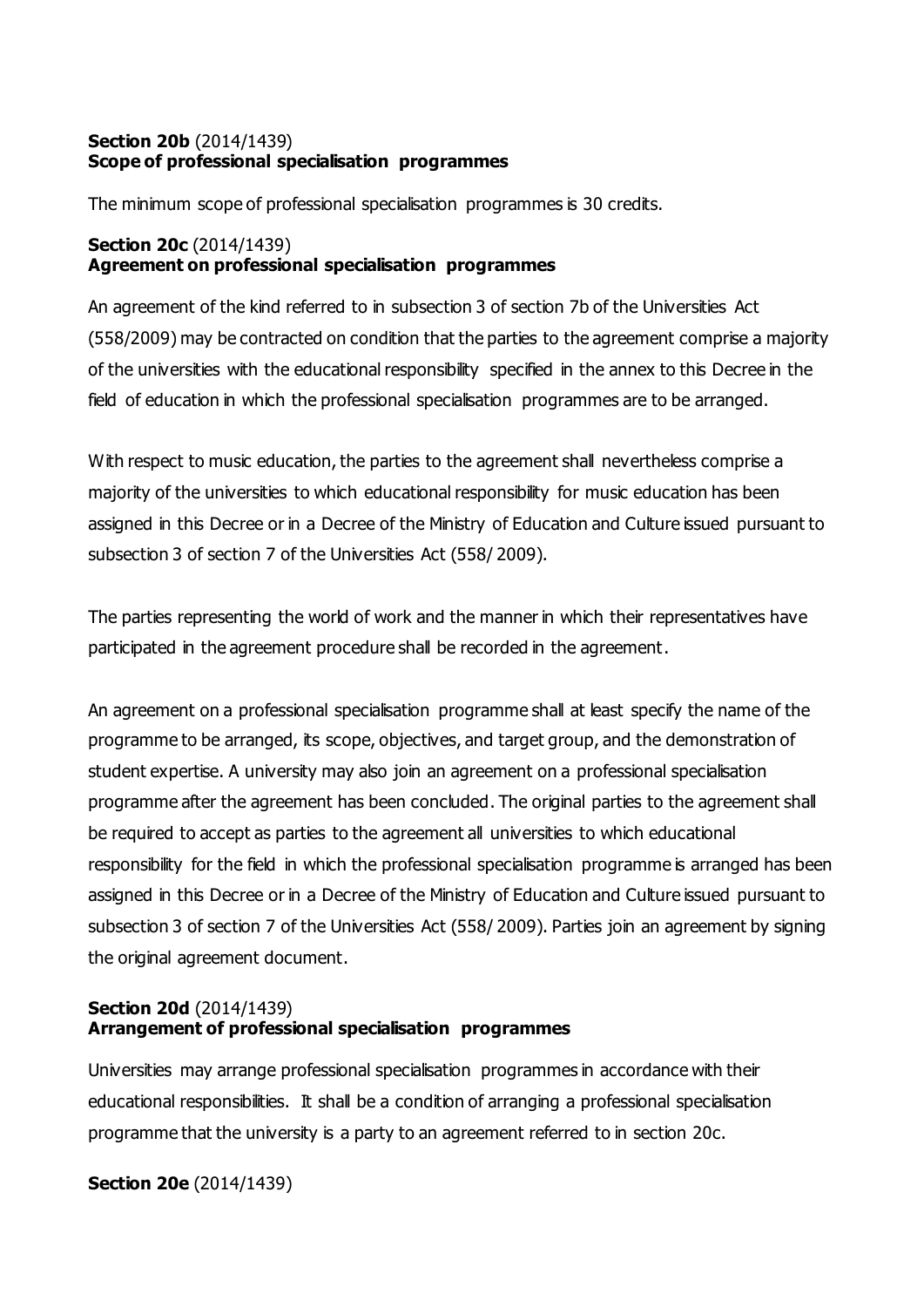#### **Public register of professional specialisation programmes**

Details of the parties to an agreement referred to in subsection 3 of section 7b of the Universities Act (558/2009), the duration of the agreement and the name and professional specialisation programme criteria of the professional specialisation programme specified in the agreement shall be entered in the public register of professional specialisation programmes.

The criteria entered in the register shall be the scope, objectives and target group of the education to be arranged. Other necessary details of the agreement may also be entered in the register. The register is maintained by the Finnish National Agency for Education. Parties to the agreement are required to notify details of an agreement to the public register. A university that arranges a professional specialisation programme based on an in-house decision because there are no other universities with educational responsibility in the field of specialisation concerned has a corresponding duty to notify details of professional specialisation programmes for the register.

The Finnish National Agency for Education maintains a public electronically viewable file of current agreements on professional specialisation programmes.

# **Chapter 5 Postgraduate academic and artistic education**

#### **Section 21** (2013/1039) **Objectives of postgraduate academic and artistic education**

The objective of postgraduate education is for those completing the course to:

1) be profoundly familiar with their own field of research and of its social significance;

2) have gained the knowledge and skills to apply academic research methods independently and critically and create new academic knowledge;

3) be highly familiar with the progress, basic problems and research methods of their own field of research;

4) have attained a grasp of the general theory of science and other disciplines related to their field of research that enables monitoring of progress in those fields;

5) have gained communicative and language proficiency and other knowledge and skills that are adequate for discharging broad and demanding specialist and development duties at work and in international collaboration.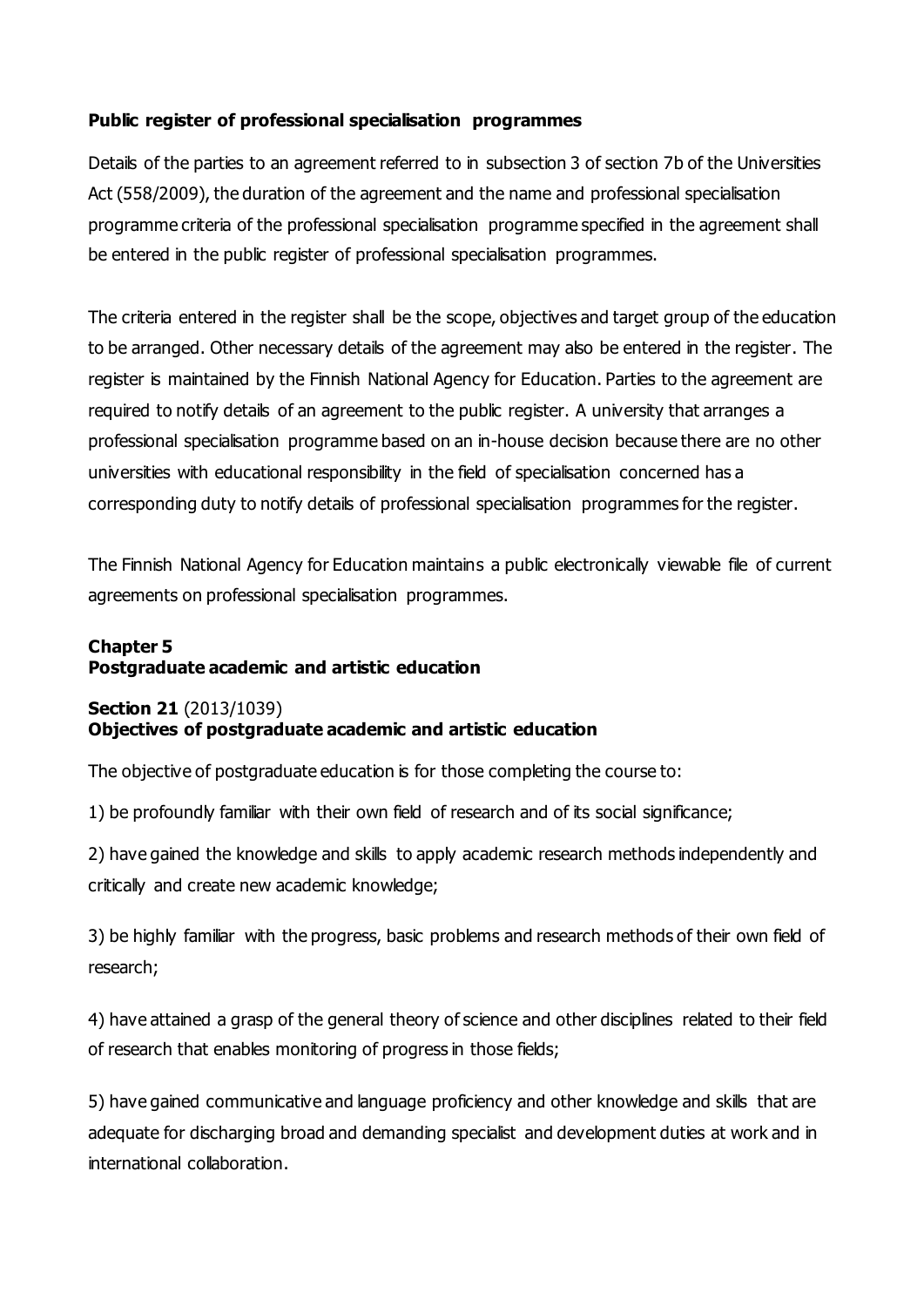In addition to the objectives referred to in subsection 1, the objective of postgraduate education leading to the degree of Doctor of Arts may be for the student to gain the knowledge and skills for independently conceiving methods of artistic creation or for creating products or performances that satisfy high artistic demands.

In addition to, or instead of the objectives referred to in subsection 1, the objective of postgraduate education in the field of art and design that does not lead to the degree referred to in subsection 2 may be for the student to gain the knowledge and skills for independently conceiving methods of artistic creation or creating products or performances that satisfy high artistic demands.

## **Section 22** (2013/1039) **Completion of a doctorate**

To be awarded a doctorate, a student admitted for postgraduate education shall:

1) complete the postgraduate studies;

2) demonstrate independent and critical thinking in the student's field of research; and

3) prepare and publicly defend a doctoral dissertation, or supply any other public thesis project or final project stipulated by the university.

# **Section 23 Completion of a licentiate degree**

A student admitted to postgraduate education may be awarded the licentiate degree on completing the portion of postgraduate studies prescribed by the university and any professional specialisation programmes included in the degree.

The licentiate degree includes a licentiate thesis, in which the student demonstrates good conversance with the field of research, and the knowledge and skills for independently and critically applying academic research methods.

A licentiate degree in the fields of music and of theatre and dance may include a public thesis project of final project instead of a licentiate thesis.

A quantity deemed adequate by the university of academic publications or manuscripts vetted for publication concerning a given problem area and a paper summarising the findings or some other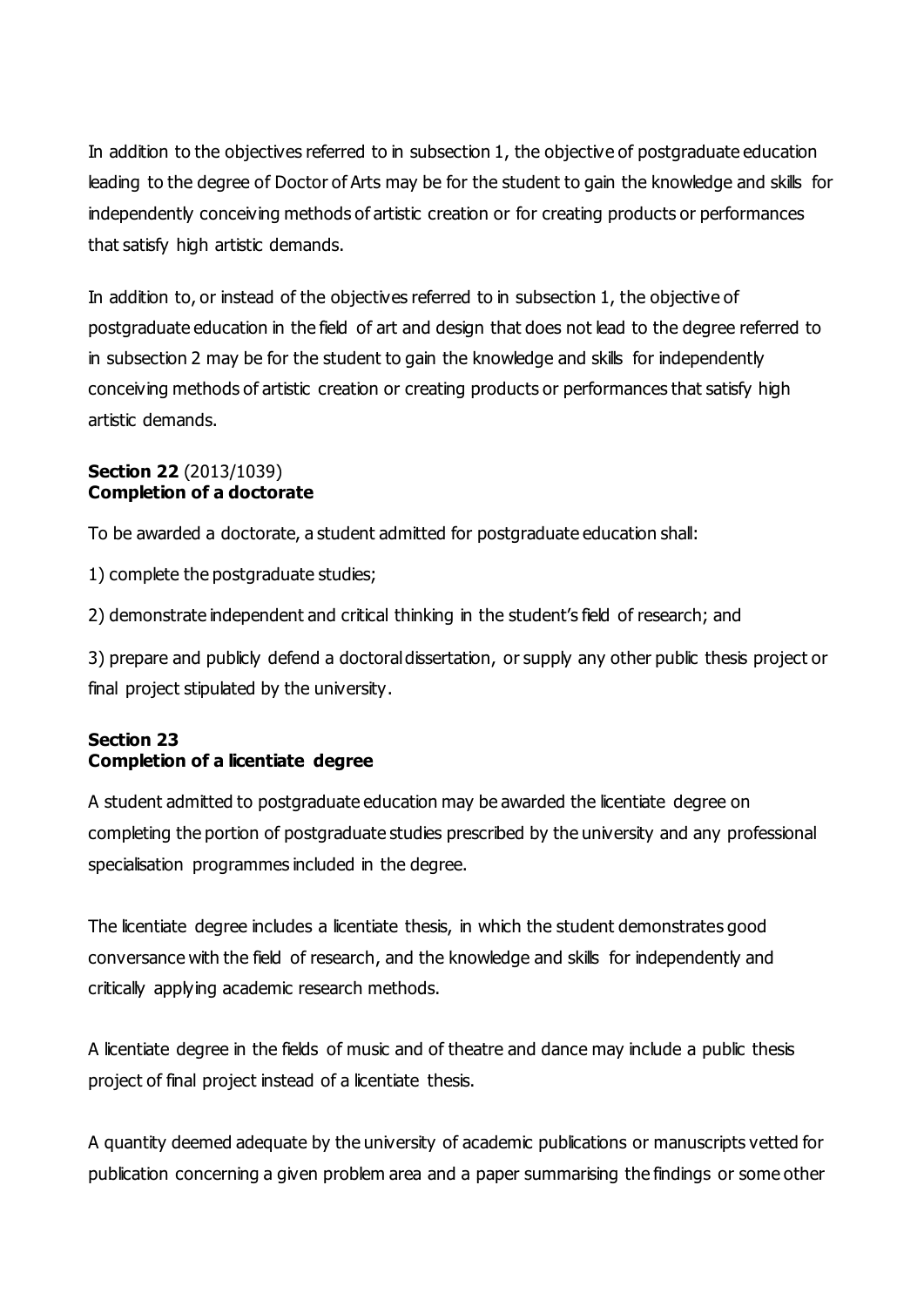work satisfying corresponding academic criteria may also be approved as a licentiate thesis. The publications may also include co-authored publications if the author's independent contribution to them can be demonstrated.

## **Section 24**

Section 24 was repealed by Decree 1439/2014.

#### **Chapter 6 Miscellaneous provisions**

#### **Section 25**

Section 25 was repealed by Decree 1136/2009.

#### **Section 26** (2014/1439) **Diplomas**

On completion of a Bachelor's or Master's degree, the university issues a diploma to the graduate, which shall state:

1) the degree title and the field of study;

2) the major subject or equivalent module or the degree programme;

3) any professional specialisation programmes included in the degree;

4) the principal content of the degree;

5) the language proficiency demonstrated by the student; section 19 of the Government Decree on the Demonstration of Proficiency in the Finnish and Swedish Languages in Civil Service (481/2003) shall be considered when recording language proficiency.

The diploma issued for a postgraduate university degree is governed by paragraphs 1–4 of subsection 1.

A Finnish or Swedish language diploma and, in addition to the Finnish or Swedish degree title specified in the annex, the English degree title so specified, is also issued for a degree completed in a language other than Finnish or Swedish in accordance with subsection 2 of section 11 of the Universities Act (558/2009).

If, in accordance with subsection 2 of section 3, education leading to a degree has been arranged in the form of education leading to one or more degrees together with one or more Finnish or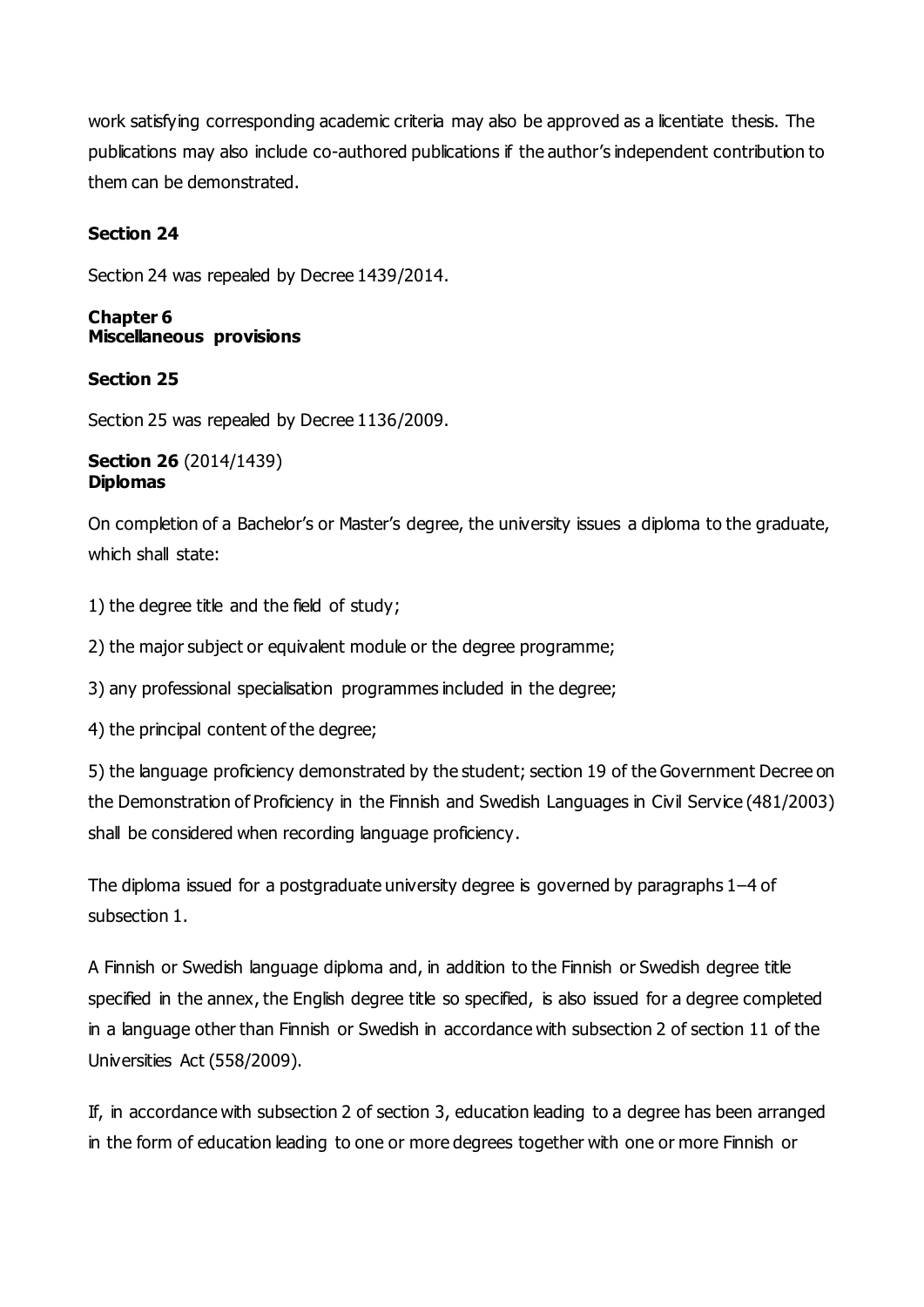foreign universities, then the diploma shall specify the other degrees and diplomas issued on the basis of the same education and the other universities that issue the degree.

Universities issue a certificate to the student on completion of a professional specialisation programme. The certificate shall state the name and principal content of the professional specialisation programme.

Universities issue to a person who has completed a degree or studies at the university a special supplement to the diploma or certificate intended for international use. The supplement shall provide adequate details of the university and of the studies and study attainments referred to in the diploma or certificate, and of their level and status in the education system.

While studies are still ongoing, universities furnish, on request, students with a certificate of the studies that the students have already completed. If the degree includes the teacher education studies referred to in section 19, then the diploma indicates the eligibility conferred by the studies under the Decree on the Qualification Requirements for Teaching Personnel (986/1998).

A university where a study attainment can be completed that forms part of the teacher education studies referred to in section 19 may issue a certificate on request indicating that the applicant has demonstrated acquisition of knowledge and skills corresponding to the study attainment otherwise than by means of the studies prescribed in statutory eligibility requirements. The university may require the applicant to complete supplementary studies as a condition of issuing the certificate.

#### **Section 27** (2013/1039) **Academic titles**

A university may entitle:

1) a person holding the degree of Master of Science in Economics and Business Administration to use the title *ekonomi*,

2) a person holding the degree of Master of Science in Agriculture and Forestry to use the title agronomior metsänhoitaja;

3) a person holding a Diploma in Fine Arts awarded under the repealed Decree concerning the Lower and Higher University Degree in Fine Arts (367/1993) to use the title kuvataiteen kandidaatti and a person holding a Degree in Fine Arts awarded under the said Decree to use the title kuvataiteen maisteri, and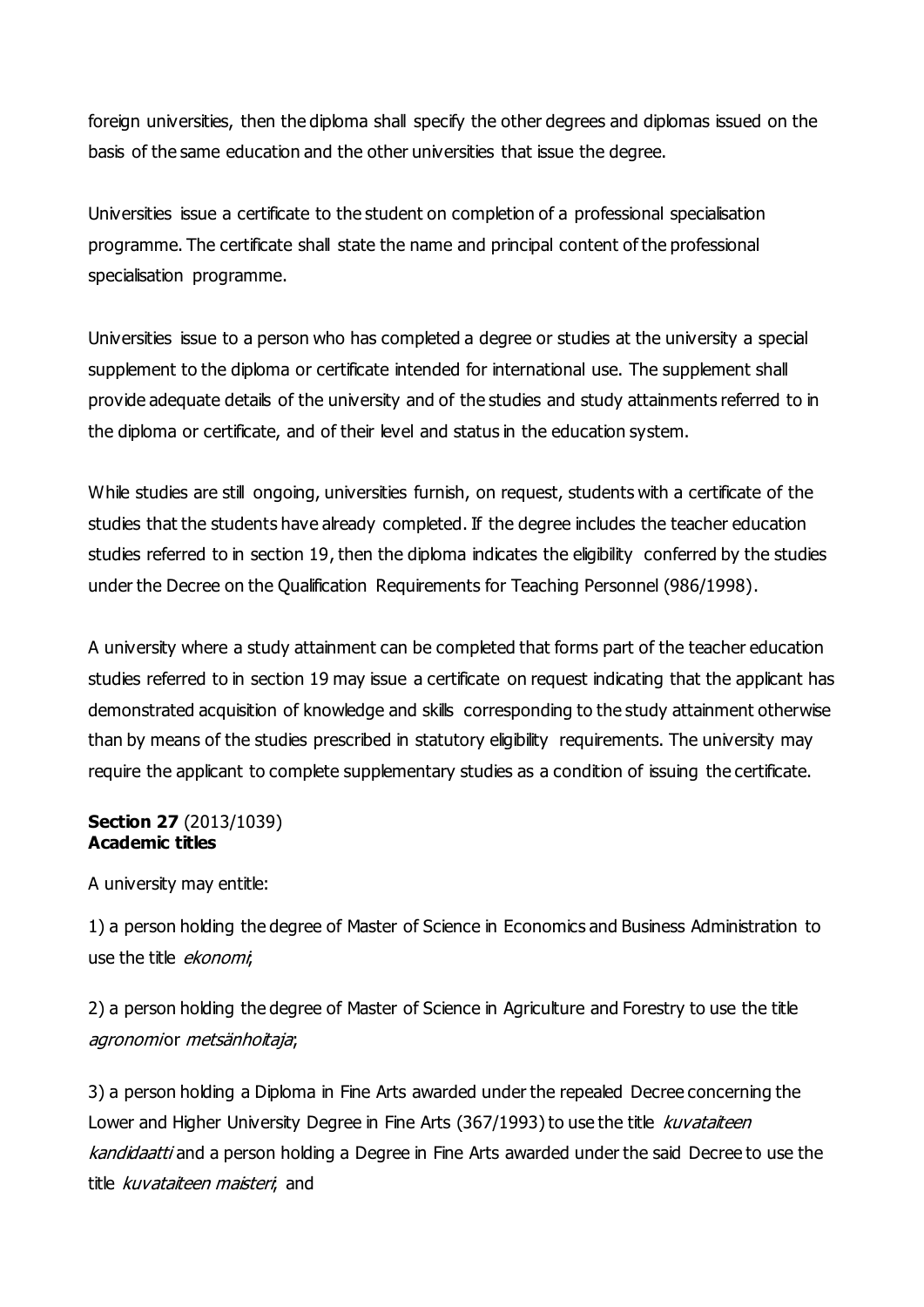4) a person who has been awarded a Master's degree called *kandidaatti* under provisions and regulations previously in force to use the title *maisteri*.

5) a person who has been awarded a Bachelor's and Master's degree majoring in meteorology, or a Master's degree called kandidaatti majoring in meteorology under provisions and regulations previously in force, to use the title *meteorologi*.

## **Section 28 Development of education and degrees**

Universities shall continually evaluate and improve degrees, degree studies and teaching. Particular attention shall be paid to the quality of degrees, instruction, study guidance and studies, to educational needs in society, to the national and international equivalence of degrees and studies, and to the effectiveness of education.

# **Chapter 7 Entry into force and transitional provisions**

#### **Section 29 Entry into force**

This Decree shall enter into force on 1 August 2005.

This Decree shall repeal the following decrees as subsequently amended:

1) Decree on Degrees in Veterinary Medicine (298/1978) issued on 21 April 1978;

2) Decree on Degrees in Pharmacy (246/1994) issued on 30 March 1994;

3) Decree on the Degree of Doctor of Philosophy (1279/1991) issued on 25 October 1991;

4) Decree on Degrees in Dentistry (290/1976) issued on 26 March 1976;

5) Decree on Degrees in the Humanities and Natural Sciences (221/1994) issued on 18 March 1994;

6) Decree on Degrees in Educational Science and Teacher Education (576/1995) issued on 21 April 1995;

7) Decree on Degrees in Economics and Business Administration (139/1995) issued on 31 January 1995;

8) Decree on Degrees Awarded by the Academy of Fine Arts (381/1997) issued on 25 April 1997;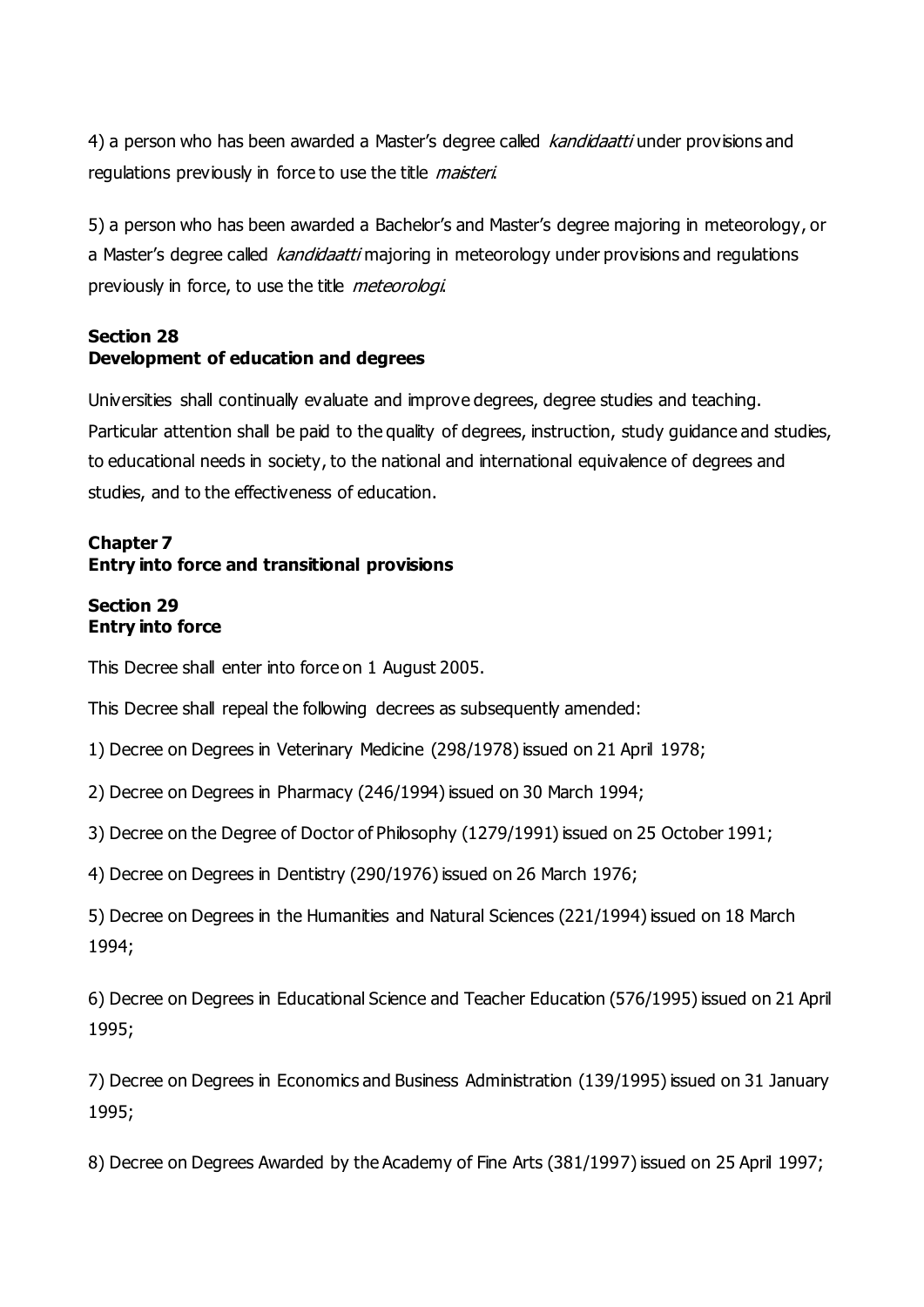9) Decree on Degrees in Sport and Health Sciences (327/1994) issued on 22 April 1994;

10) Decree on Degrees in Medicine (762/1975) issued on 26 September 1975;

11) Decree on Degrees in Agriculture and Forestry (214/1995) issued on 17 February 1995;

12) Decree on Degrees in Law (86/1996) issued on 12 February 1996;

13) Decree on Degrees in Psychology (318/1996) issued on 3 May 1996;

14) Decree on Degrees awarded by Sibelius Academy (148/1995) issued on 3 February 1995;

15) Decree on University Degrees in Art and Design (440/1994) issued on 3 June 1994;

16) Decree on University Degrees in Theatre and Dance (216/1995) issued on 17 February 1995;

17) Decree on Degrees in Technology (215/1995) issued on 17 February 1995;

18) Decree on Degrees in Theology (517/1995) issued on 7 April 1995;

19) Decree on Degrees in Health Sciences (628/1997) issued on 19 June 1997; and

20) Decree on Degrees in Social Sciences (245/1994) issued on 30 March 1994.

Subsection 3 was repealed by Decree 561/2005.

#### **Section 30 Status of students**

Pursuant to the transitional provisions of the Act Amending the Universities Act (715/2004), a student who, on the entry into force of this Decree, is studying for a degree under a Decree repealed under section 29 shall be entitled to transfer to studies governed by this Decree, or to continue studying under the repealed Decree.

The student may count study attainments gained under the repealed Decree towards a degree governed by this Decree, as stipulated by the university.

#### **Section 31 Transitional provision on degree titles in the field of law**

The provisions of Acts or other statutes governing the degree of Candidate of Laws shall also govern the degree of Master of Laws after this Decree enters into force.

# **Section 32 Titles of Candidate of Medicine and Candidate of Dentistry**